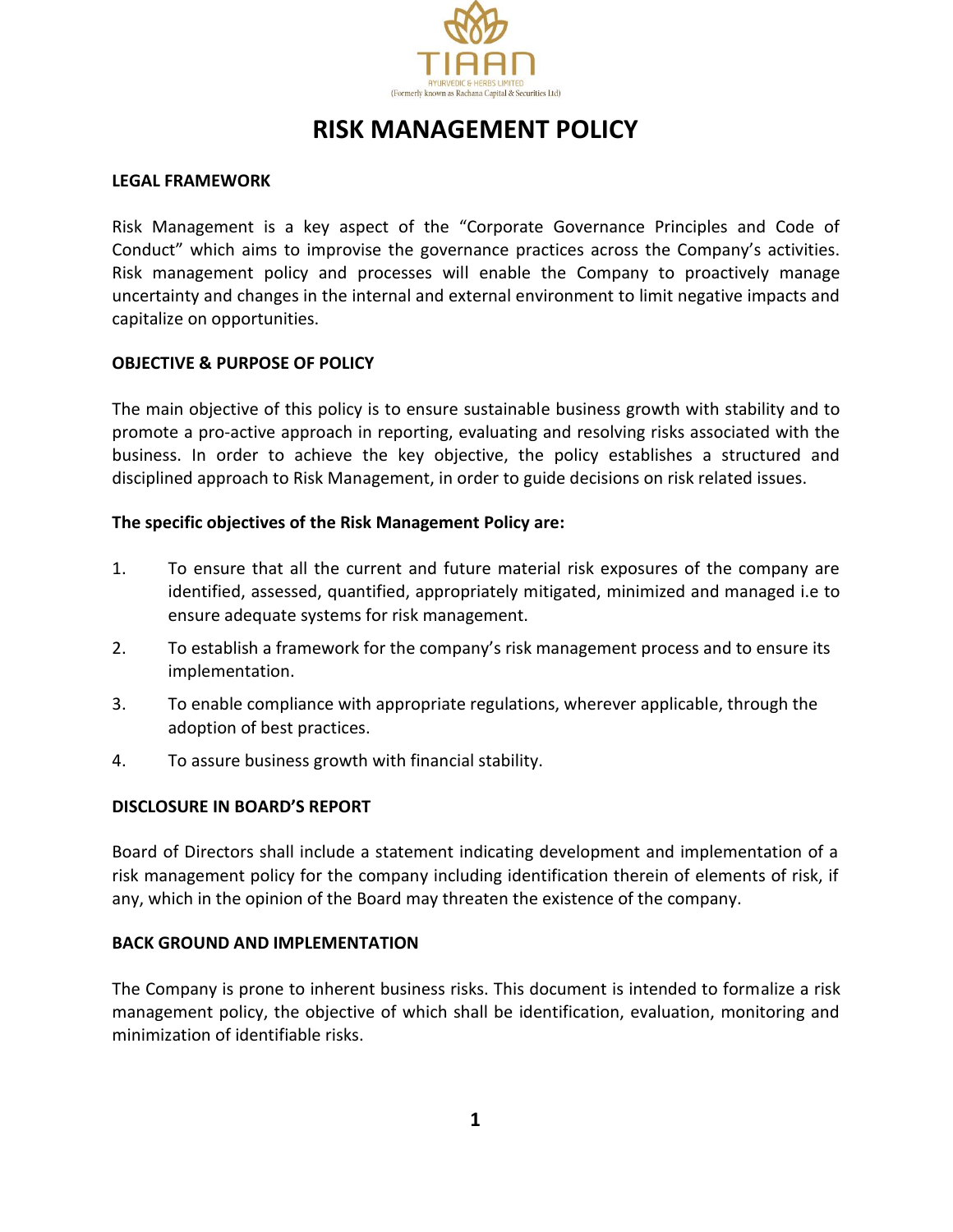

This policy is in compliance with the amended Clause 49 of the Listing Agreement (w.e.f  $1^{st}$ October 2014) which requires the Company to lay down procedure for risk assessment and procedure for risk minimization.

The Board of Directors of the Company and the Audit Committee shall periodically review and evaluate the risk management system of the Company so that the management controls the risks through properly defined network.

Head of Departments shall be responsible for implementation of the risk management system as may be applicable to their respective areas of functioning and report to the Board and Audit Committee.

# **CONSTITUTION OF RISK MANAGEMENT COMMITTEE**

Risk Management Committee shall be constituted by the company consisting of such number of directors (executive or non-executive) as the Company thinks fit.

The Board shall define the roles & responsibilities of the Risk Management Committee & may delegate monitoring & reviewing of the risk management plan to the Committee & such other functions as it may deem fit.

# **APPLICATION**

This policy applies to all areas of the Company's operations.

# **ROLE OF THE BOARD**

The Board will undertake the following actions to ensure risk is managed appropriately:

- $\triangleright$  The Board shall be responsible for framing, implementing and monitoring the risk management plan for the company.
- $\triangleright$  The Board shall define the roles and responsibilities of the Risk Management Committee and may delegate monitoring and reviewing of the risk management plan to the Committee and such other functions as it may deem fit.
- $\triangleright$  Ensure that the appropriate systems for risk management are in place.
- $\triangleright$  The independent directors shall help in bringing an independent judgment to bear on the Board's deliberations on issues of risk management and satisfy themselves that the systems of risk management are robust and defensible;
- $\triangleright$  Participate in major decisions affecting the organization's risk profile;